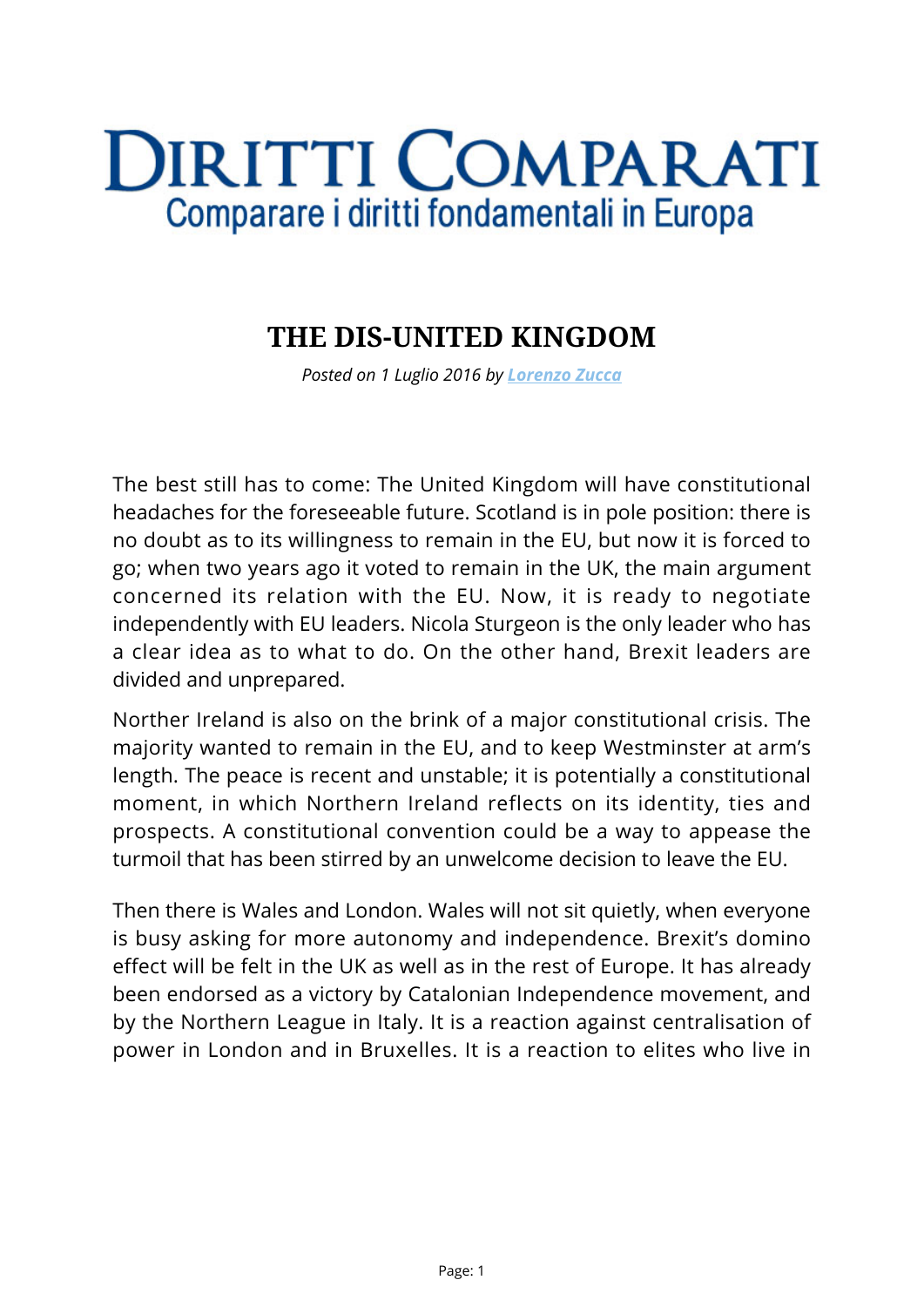capital cities and rule from their ivory tower.

London is not in sync with the rest of the country. Londoners voted to remain, but they have been outvoted by the rest of England and Wales united. It is not surprising: the rest of England is one of the poorest regions in Europe. The gap between London and the rest is outrageous; but let us be very clear: that has nothing to do with Europe. That has to do with UK domestic policies that wiped away the industrial fabric of the country during the Thatcher years. Little has been done in 40 years to relaunch a stable economic infrastructure in England and Wales. The economic engine was in the City of London: financial success propelled the UK for a couple of decades. But when the crisis hit, the rest of the country suffered enormously.

Eastern Europeans, and Poles in particular, are the scape goats of a situation that was inevitable. The blame is directed to the outsiders, taking jobs away, and wrecking the economy. But the truth is that the blame should be directed to the political leaders, Labour and Conservatives, who allowed the country to become so damningly polarised and economically unbalanced. Brexit leaders have exploited basic anger and hatred: they fed these emotions with an enemy. They told lies about the British Eldorado outside of the EU. The sad truth is that people will wake up soon with the same problems and lesser opportunities.

What is unforgivable is that Brexit leaders are no way near to act upon their promises. They are discussing at the moment the meaning of Brexit: OK, the people want us to leave. But in practice, what the hell does it mean? Brexit leaders do not know. In fact, we do not even know who will lead the negotiations with the EU. This will take time: a new prime minister has to be selected, and he has to appoint a delegation that will negotiate the terms of the exit. It will take time, but there is no time. The clock is ticking and the people would like to see some results. The EU is also keen to resolve the uncertainty; nobody, in fact, welcome years of uncertainty. Companies, businesses, individuals: we all need to know what is going to happen in the near future, in order to make the best decision for ourselves.